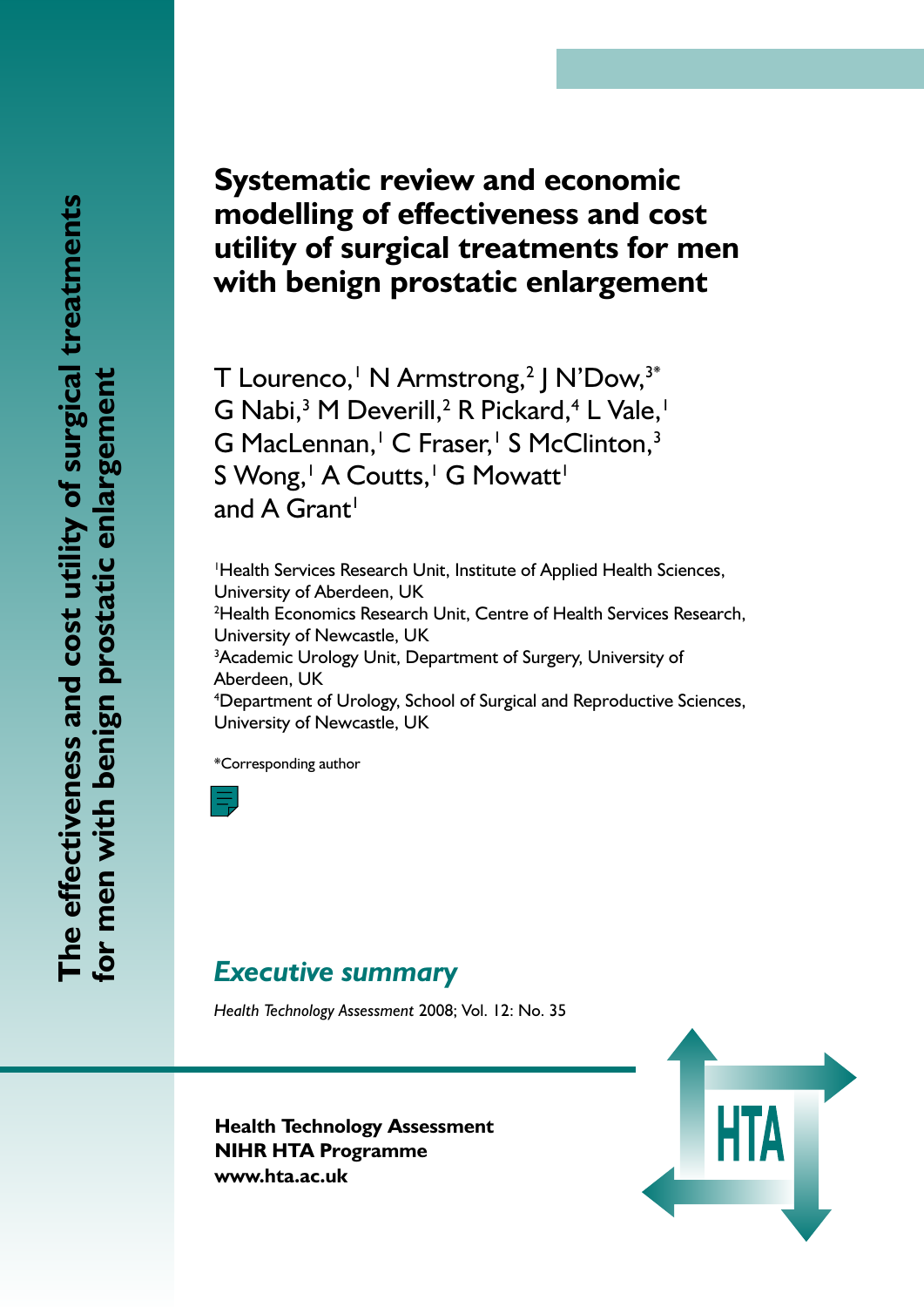

# **Background**

Benign prostatic enlargement (BPE) commonly causes older men to have difficulty passing urine. If non-surgical management does not alleviate symptoms satisfactorily, the standard treatment is transurethral resection of the prostate (TURP). TURP requires an anaesthetic and a stay in hospital and sometimes has unwanted effects. Consequently, newer procedures using alternative energy sources have been developed. Some do not require a general anaesthetic, are carried out in outpatient settings and have fewer adverse effects. However, there is uncertainty about their clinical effectiveness and cost-effectiveness. This review aimed to:

- • determine the clinical effectiveness of alternative procedures
- model estimates of cost and cost utility
- rank the clinical effectiveness and risk profile of newer procedures in terms of benefits, risks and cost-effectiveness
- identify areas for future research.

## **Description of proposed interventions**

Surgery for BPE can be divided into 'minimally invasive' and 'tissue ablative' treatments. Minimally invasive procedures include transurethral microwave therapy (TUMT), transurethral needle ablation (TUNA), transurethral ethanol ablation of the prostate (TEAP) and transurethral laser coagulation. Tissue ablative procedures are as invasive as TURP and include laser prostatectomy, laser vaporisation, transurethral vaporisation of the prostate (TUVP), transurethral vaporesection of the prostate (TUVRP), and bipolar TURP, TUVP and TUVRP. Although the ablative techniques are grouped together for the purposes of this review, there are differences in the method of ablation of the prostate with some techniques using vaporisation (e.g. TUVP) compared with those using resection [e.g. holmium laser enucleation of the prostate (HoLEP)].

## **Methods**

#### **Clinical effectiveness**

Electronic searches of 13 databases were conducted to identify randomised controlled trials (RCTs) of surgical interventions for BPE. Selected conference proceedings were hand searched, websites consulted and reference lists scanned.

Two reviewers independently assessed study quality and extracted data. The International Prostate Symptom Score/American Urological Association (IPSS/AUA) symptom score was the primary outcome; other outcomes included quality of life, peak urine flow rate and adverse effects.

#### **Cost-effectiveness**

A Markov model was produced reflecting likely care pathways. Parameter estimates were derived from the systematic review of clinical effectiveness, a review of previous economic evaluations and other UK relevant sources.

### **Results**

A total of 156 reports describing 88 RCTs were included. The majority had fewer than 100 participants (range 12–234).

TURP provided a consistent, high level of longterm symptom improvement. Improvements in quality of life and flow rate were also observed. Minimally invasive procedures result in less improvement in symptoms and flow rate. Ablative procedures give similar symptom and quality of life improvements to TURP. HoLEP additionally resulted in greater improvement in flow rate. In terms of effectiveness, HoLEP appears to be unique amongst the newer technologies in offering an advantage over TURP, currently confined to urodynamic outcomes, which may not be of importance to patients, although long-term followup data are lacking. Severe blood loss was more common following TURP. The rate of incontinence was similar across all interventions other than for TUNA and laser coagulation, which reported lower rates. Acute retention and need for reoperation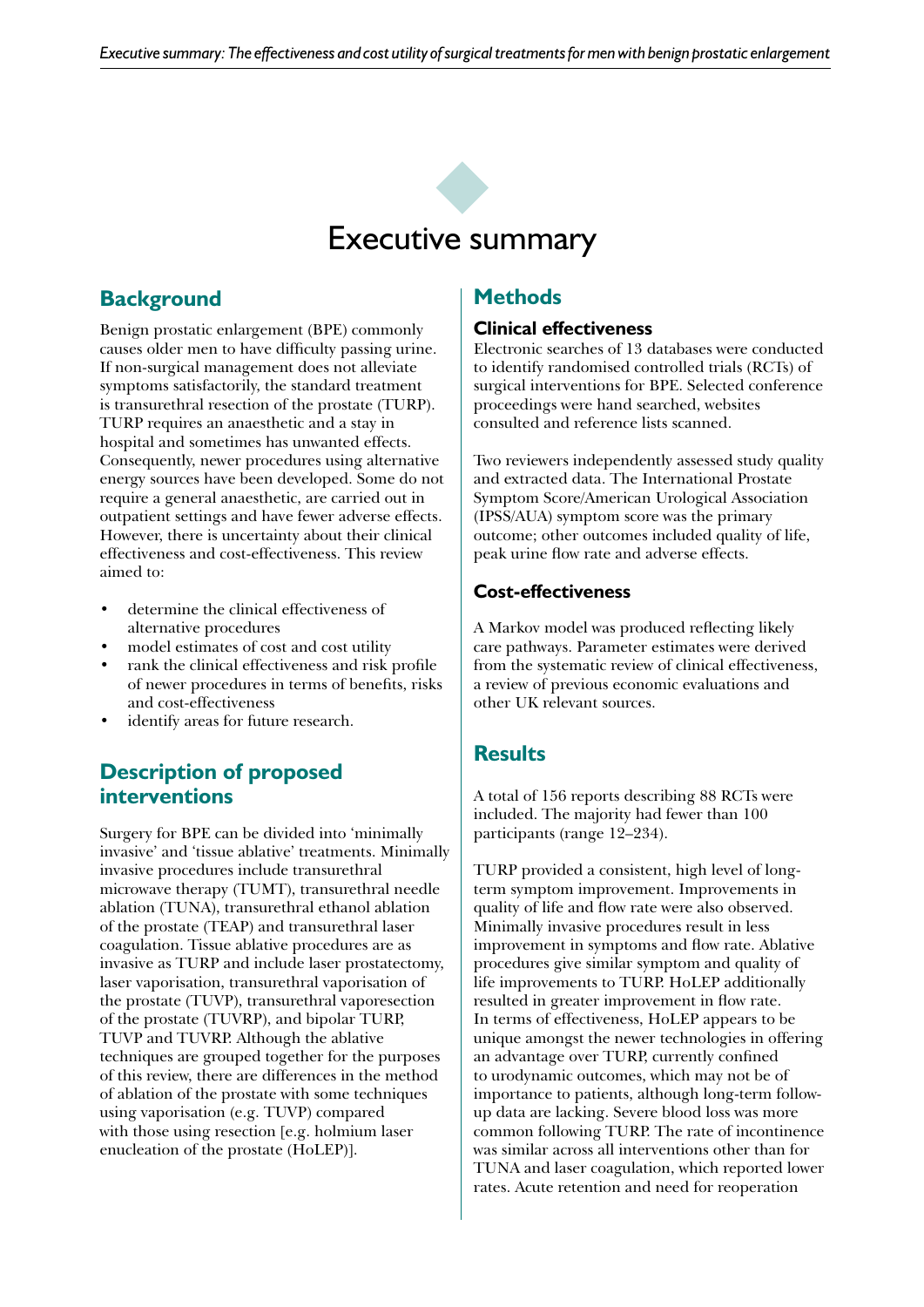was more common with newer technologies, especially the minimally invasive interventions.

The economic model suggested that minimally invasive procedures (represented by TUMT) were unlikely to be considered cost-effective compared with TURP. Strategies involving TUMT with TURP as a second procedure as necessary were more costly but had a similar effectiveness to TURP. Of the other ablative procedures, TUVP was less costly than TURP (and also the least costly single treatment considered) but less effective. HoLEP was estimated to be more effective and less costly than a single TURP but less effective than a strategy involving repeating TURP if necessary. However, the base-case analysis suggested an 80% chance that a strategy of TUVP, followed by HoLEP if required, would be the cost-effective strategy at a threshold of £20,000 per qualityadjusted life-year (QALY). At an approximately £50,000 threshold, on average, TUVP, followed by TURP as required, would be cost-effective, although considerable uncertainty surrounds this finding.

#### **Sensitivity analyses**

All changes found in the sensitivity analyses were intuitively sensible and their possible impact depended on society's willingness to pay for a QALY.

#### **Limitations of the calculations (assumptions made)**

The main limitations relate to the quantity and quality of the data available, in the context of multiple comparisons. Many trials were underreported or poorly reported; much of the information available was in a form that was unsuitable for meta-analysis. Obtaining cost estimates was not always straightforward and costing under all resource categories was not possible.

# **Conclusions**

For the NHS, increased use of TUVP and/or HoLEP would lead to an increased requirement for training, which may be costly; in addition, it would take time to establish an adequate level of provision. In the absence of strong evidence in favour of newer methods, TURP remains both clinically effective and cost-effective. The use of minimally invasive technologies in the NHS is not appropriate until a more effective and/or less costly technology is available.

#### **Need for further research**

- 1. For men who might currently be managed medically, a systematic review including modelling to determine how many years of medical treatment are necessary to offset the cost of treatment with a minimally invasive or ablative intervention in the first instance.
- 2. Better research into the true costs of the different interventions as a critical driver of economic evaluations.
- 3. Consensus work in partnership with governing bodies such as the British Association of Urological Surgeons to agree parameters for conducting future trials, such as standardising definitions and reporting of outcome measures.
- 4. For men judged to need ablative therapy, is there an alternative to TURP that is more effective, safe or cost-effective? A wellconducted head-to-head trial of treatment strategies – TUVP followed by either TURP or HoLEP, versus HoLEP, versus TURP×2 – would be the most desirable to establish the gold standard. Such a trial should take prostate size into account and should include direct measures of utility. Newer technologies could then be compared against this gold standard and, given the rapid developments in this area, a tracker trial approach may be appropriate.
- 5. Trials of different strategies aimed at improving outcomes and minimising adverse effects after TURP, particularly bleeding.

# **Publication**

Lourenco T, Armstrong N, N'Dow J, Nabi G, Deverill M, Pickard R, *et al*. Systematic review and economic modelling of effectiveness and cost utility of surgical treatments for men with benign prostatic enlargement. *Health Technol Assess* 2008;**12**(35).